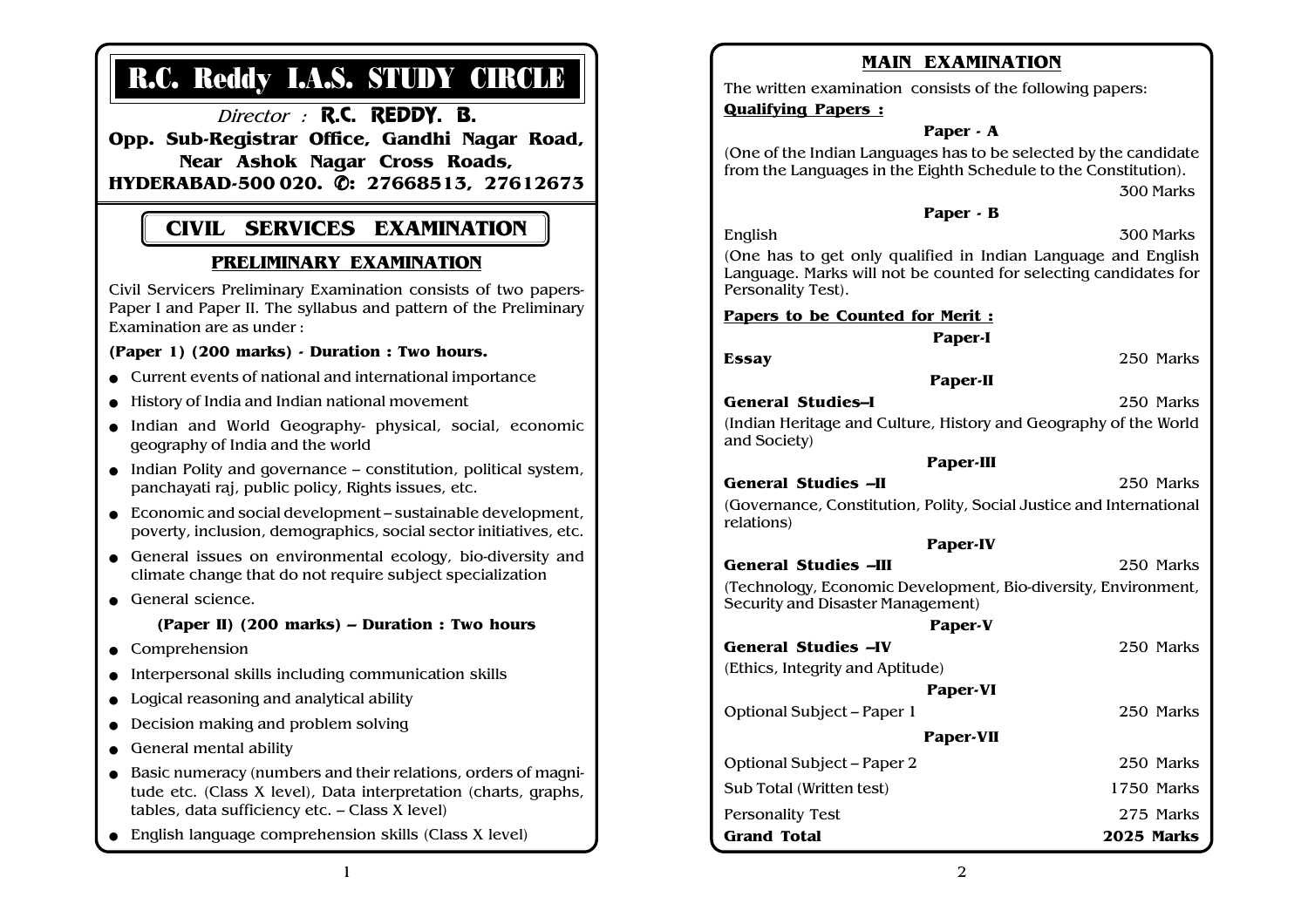Candidates may choose any optional subject from amongst the list of subjects given.

#### Note :

- i) The papers on Indian Languages and English (Paper A and Paper B) will be of Matriculation or equivalent standard and will be of qualifying nature. The marks obtained in these papers will not be counted for ranking.
- ii) Evaluation of the papers, namely, 'Essay', 'General Studies' and Optional Subject of all the candidates would be done simultaneously along with evaluation of their qualifying papers on 'Indian Languages' and 'English' but the papers on 'Essay', General Studies and Optional Subject of only such candidates will be taken cognizance of who attain such minimum standard as may be fixed by Commission at their discretion for the qualifying papers on 'Indian Language' and 'English'.
- iii) The paper A on Indian Language will not, however, be compulsory for candidates hailing from the States of Arunachal Pradesh, Manipur, Meghalaya, Mizoram, Nagaland and Sikkim.
- iv) Marks obtained by the candidates for the Paper I to VII only will be counted for merit ranking. However, the Commission will have the discretion to fix qualifying marks in any or all of these papers.

#### List of Optional Subjects for Main Examination

#### Group-1

- i) Agriculture
- ii) Animal Husbandry and Veterinary Science
- iii) Anthropology
- iv) Botany
- v) Chemistry
- vi) Civil Engineering
- vii) Commerce and Accountancy
- viii) Economics
- ix) Electrical Engineering
- x) Geography
- xi) Geology
- xii) History
- xiii) Law
- xiv) Management
- xv) Mathematics
- xvi) Mechanical Engineering
- xvii) Medical Science
- xviii) Philosophy
- xix) Physics
- xx) Political Science and International Relations
- xxi) Psychology
- xxii) Public Administration
- xxiii) Sociology
- xxiv) Statistics
- xxv) Zoology

xxvi) Literature of any one of the following languages.

#### Group-2

Literature of any one of the following languages:

Assamese, Bengali , Bodo, Dogri, Gujarati, Hindi, Kannada, Kashmiri, Konkani, Maithili, Malayalam, Manipuri, Marathi, Nepali, Oriya, Punjabi, Sanskrit, Santhali, Sindhi, Tamil, Telugu, Urdu and English.

#### Note :

- i) The question papers for the examination will be of conventional (essay) type.
- ii) Each paper will be of three hours duration.
- iii) Candidates will have the option to answer all the question papers, except the Qualifying Language papers Paper A and Paper B, in any of the languages included in the Eighth Schedule to the Constitution of India or in English.
- iv) Candidates exercising the option to answer Papers in any one of the languages mentioned above may, if they so desire, give English version within brackets of only the description of the technical terms, if any, in addition to the version in the language opted by them. Candidates should, however, note that if they misuse the above rule, a deduction will be made on this account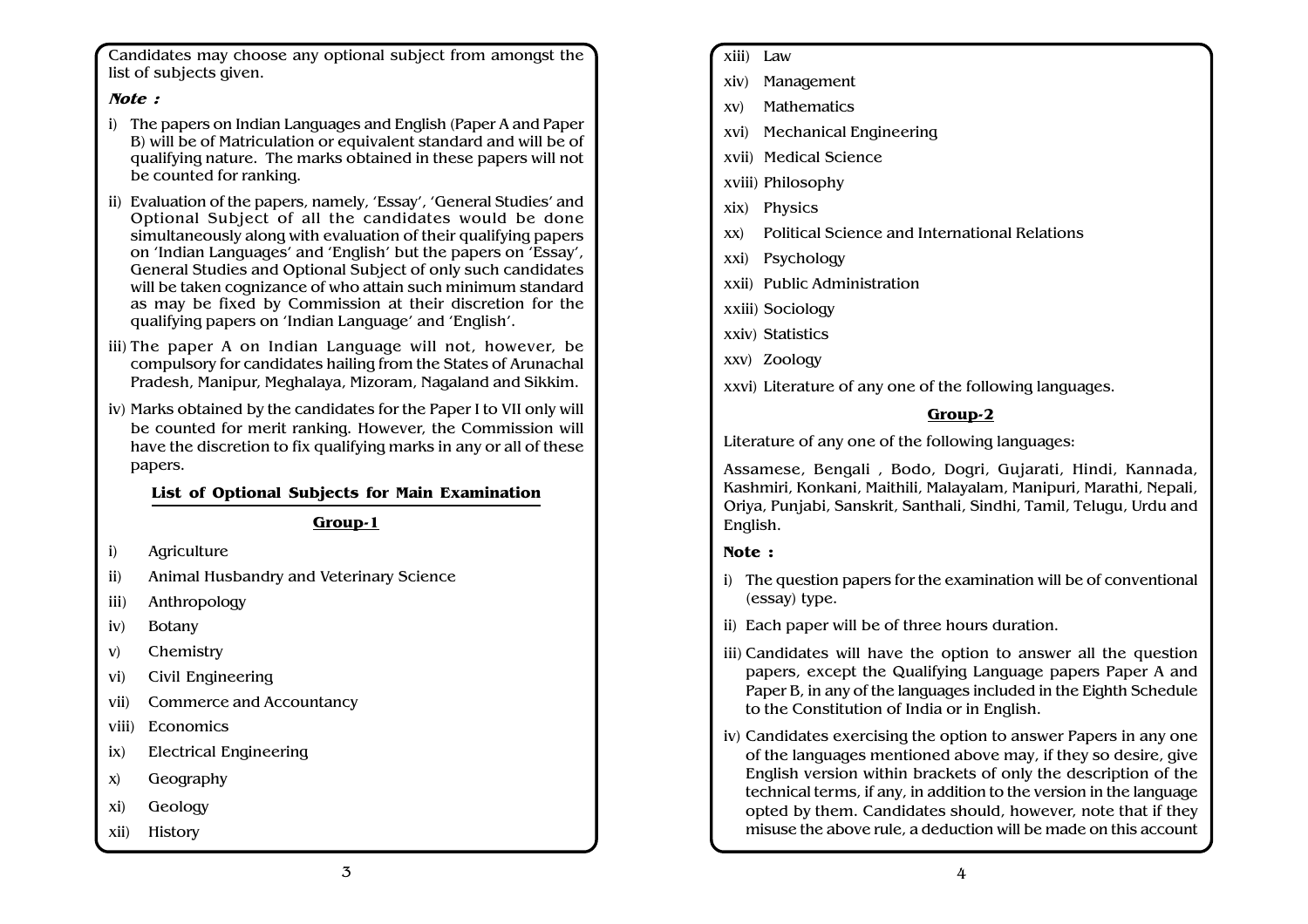from the total marks otherwise accruing to them and in extreme cases; their script(s) will not be valued for being in an unauthorized medium.

v) The question papers (other than the literature of language papers) will be set in Hindi and English only.

#### DETAILED SYLLABI FOR THE MAIN EXAMINATION

The main Examination is intended to assess the overall intellectual traits and depth of understanding of candidates rather than merely the range of their information and memory.

The nature and standard of questions in the General Studies papers (Paper II to Paper V) will be such that a well-educated person will be able to answer them without any specialized study. The questions will be such as to test a candidate's general awareness of a variety of subjects, which will have relevance for a career in Civil Services. The questions are likely to test the candidate's basic understanding of all relevant issues, and ability to analyze, and take a view on conflicting socio- economic goals, objectives and demands.

The candidates must give relevant, meaningful and succinct answers.

The scope of the syllabus for optional subject papers (Paper VI and Paper VII) for the examination is broadly of the honours degree level i.e. a level higher than the bachelors degree and lower than the masters degree. In the case of Engineering, Medical Science and law, the level corresponds to the bachelors degree.

Syllabi of the papers included in the scheme of Civil Services (Main) Examination are given as follows:-

#### Qualifying Papers on Indian Languages and English

The aim of the paper is to test the candidates's ability to read and understand serious discursive prose, and to express his ideas clearly and correctly in English and Indian Language concerned.

The pattern of questions in English Language would be broadly as follows:

- i) Comprehension of given passages
- ii) Precis Writing
- iii) Usage and Vocabulary

iv) Short Essay.

#### Indian Languages :

- i) Comprehension of given passages.
- ii) Precis Writing
- iii) Usage and Vocabulary.
- iv) Short Essay

v) Translation from English to the Indian language and vice•]versa.

Note 1: The Papers on Indian Languages and English will be of Matriculation or equivalent standard and will be of qualifying nature only. The marks obtained in these papers will not be counted for ranking.

Note 2 : The candidates will have to answer the English and Indian Languages papers in English and the respective Indian language (except where translation is involved).

#### PAPER-I

ESSAY: Candidates may be required to write essays on multiple topics. They will be expected to keep closely to the subject of the essay to arrange their ideas in orderly fashion, and to write concisely. Credit will be given for effective and exact expression.

#### PAPER-II

General Studies- I: Indian Heritage and Culture, History and Geography of the World and Society.

- Indian culture will cover the salient aspects of Art Forms, Literature and Architecture from ancient to modern times.
- Modern Indian history from about the middle of the eighteenth century until the present- significant events, personalities, issues
- The Freedom Struggle its various stages and important contributors /contributions from different parts of the country.
- Post-independence consolidation and reorganization within the country.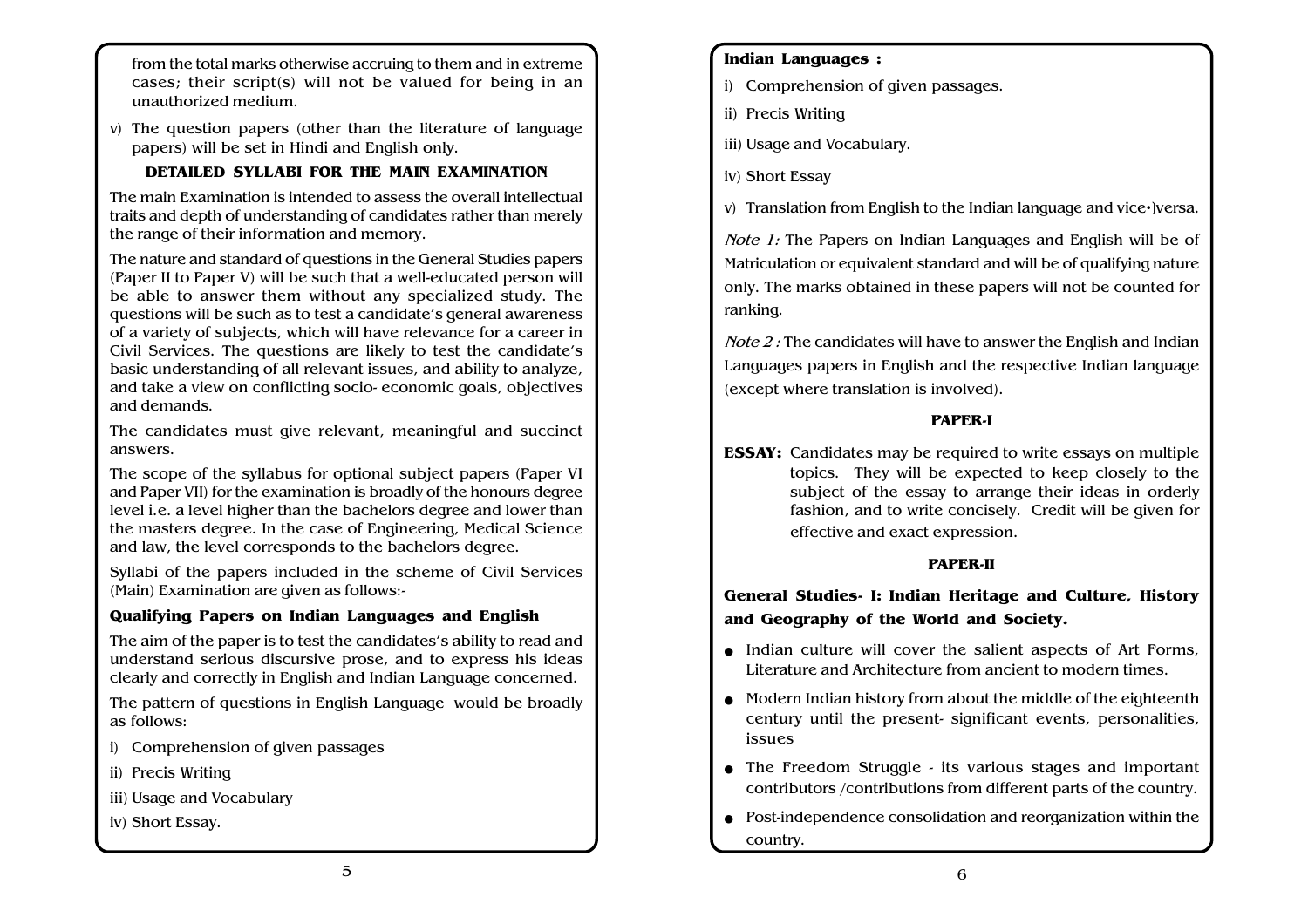- History of the world will include events from 18th century such as industrial revolution, world wars, redrawal of national boundaries, colonization, decolonization, political philosophies like communism, capitalism, socialism etc.- their forms and effect on the society.
- Salient features of Indian Society, Diversity of India.
- Role of women and women's organization, population and associated issues, poverty and developmental issues, urbanization, their problems and their remedies.
- Effects of globalization on Indian society
- Social empowerment, communalism, regionalism & secularism.
- Salient features of world's physical geography.
- Distribution of key natural resources across the world (including South Asia and the Indian subcontinent); factors responsible for the location of primary, secondary, and tertiary sector industries in various parts of the world (including India)
- Important Geophysical phenomena such as earthquakes, Tsunami, Volcanic activity, cyclone, etc., geographical features and their location- changes in critical geographical features (including waterbodies and ice-caps) and in flora and fauna and the effects of such changes.

#### PAPER-III

#### General Studies- II: Governance, Constitution, Polity, Social Justice and International relations.

- Indian Constitution- historical underpinnings, evolution, features, amendments, significant provisions and basic structure.
- Functions and responsibilities of the Union and the States, issues and challenges pertaining to the federal structure, devolution of powers and finances upto local levels and challenges therein.
- Separation of powers between various organs, dispute redressal mechanisms and institutions.
- Comparison of the Indian constitutional scheme with that of other countries
- Parliament and State Legislatures structure, functioning, conduct of business, powers & privileges and issues arising out of these.
- Structure, organization and functioning of the Executive and the Judiciary Ministries and Departments of the Government; pressure groups and formal/informal associations and their role in the Polity.
- Salient features of the Representation of People's Act.
- Appointment to various Constitutional posts, powers, functions and responsibilities of various Constitutional Bodies.
- Statutory, regulatory and various quasi-judicial bodies
- Government policies and interventions for development in various sectors and issues arising out of their design and implementation.
- Development processes and the development industry- the role of NGOs, SHGs, various groups and associations, donors, charities, institutional and other stakeholders
- Welfare schemes for vulnerable sections of the population by the Centre and States and the performance of these schemes; mechanisms, laws, institutions and Bodies constituted for the protection and betterment of these vulnerable sections.
- Issues relating to development and management of Social Sector/Services relating to Health, Education, Human Resources.
- Issues relating to poverty and hunger.
- Important aspects of governance, transparency and accountability, e-governance- applications, models, successes, limitations, and potential; citizens charters, transparency & accountability and institutional and other measures.
- Role of civil services in a democracy.
- India and its neighborhood- relations.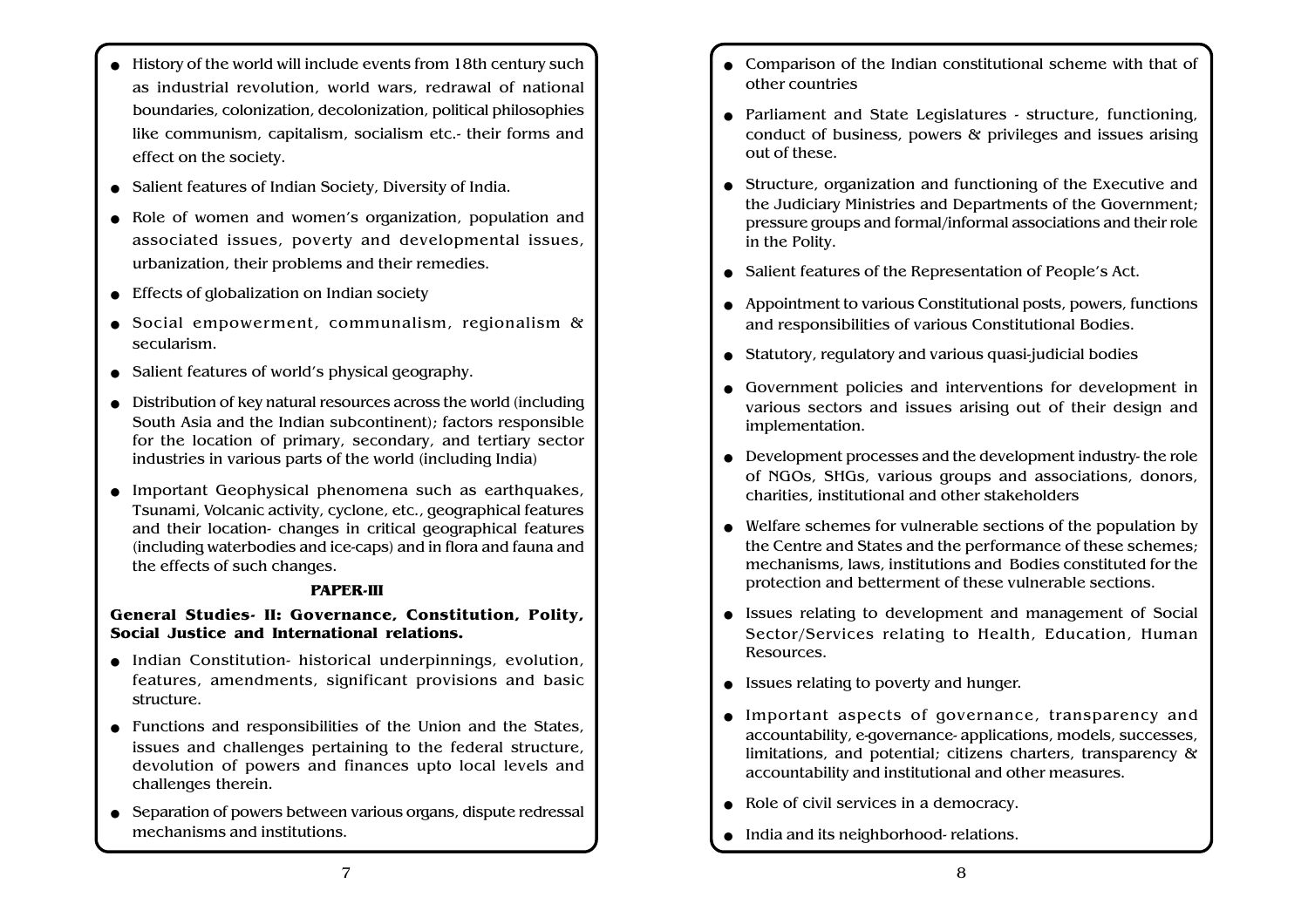- Bilateral, regional and global groupings and agreements involving India and/or affecting India's interests
- Effect of policies and politics of developed and developing countries on India's interests, Indian diaspora.
- Important International institutions, agencies and fora- their structure, mandate.

#### PAPER-IV

#### General Studies-III: Technology, Economic Development, Bio diversity, Environment, Security and Disaster Management.

- Indian Economy and issues relating to planning, mobilization of resources, growth, development and employment.
- Inclusive growth and issues arising from it.
- Government Budgeting.
- Major crops cropping patterns in various parts of the country, different types of irrigation and irrigation systems storage, transport and marketing of agricultural produce and issues and related constraints; e-technology in the aid of farmers
- Issues related to direct and indirect farm subsidies and minimum support prices; Public Distribution System- objectives, functioning, limitations, revamping; issues of buffer stocks and food security; Technology missions; economics of animalrearing.
- Food processing and related industries in India- scope and significance, location, upstream and downstream requirements, supply chain management.
- Land reforms in India.
- Effects of liberalization on the economy, changes in industrial policy and their effects on industrial growth.
- Infrastructure: Energy, Ports, Roads, Airports, Railways, etc.
- Investment models.
- Science and Technology- developments and their applications

#### and effects on everyday life

- Achievements of Indians in science & technology; indigenization of technology and developing new technology.
- Awareness in the fields of IT, Space, Computers, Robotics, Nanotechnology, Bio-technology and issues relating to intellectual property rights.
- Conservation, environmental pollution and degradation, environmental impact assessment
- Disaster and disaster management.
- Linkages between development and spread of extremism.
- Role of external state and non-state actors in creating challenges to internal security.
- Challenges to internal security through communication networks, role of media and social networking sites in internal security challenges, basics of cyber security; money-laundering and its prevention
- Security challenges and their management in border areas; linkages of organized crime with terrorism
- Various Security forces and agencies and their mandate

#### PAPER-V

#### General Studies- IV: Ethics, Integrity, and Aptitude

This paper will include questions to test the candidates attitude and approach to issues relating to integrity, probity in public life and his problem solving approach to various issues and conflicts faced by him in dealing with society. Questions may utilise the case study approach to determine these aspects. The following broad areas will be covered.

● Ethics and Human Interface: Essence, determinants and consequences of Ethics in human actions; dimensions of ethics; ethics in private and public relationships. Human Values - lessons from the lives and teachings of great leaders, reformers and administrators; role of family, society and educational institutions in inculcating values.